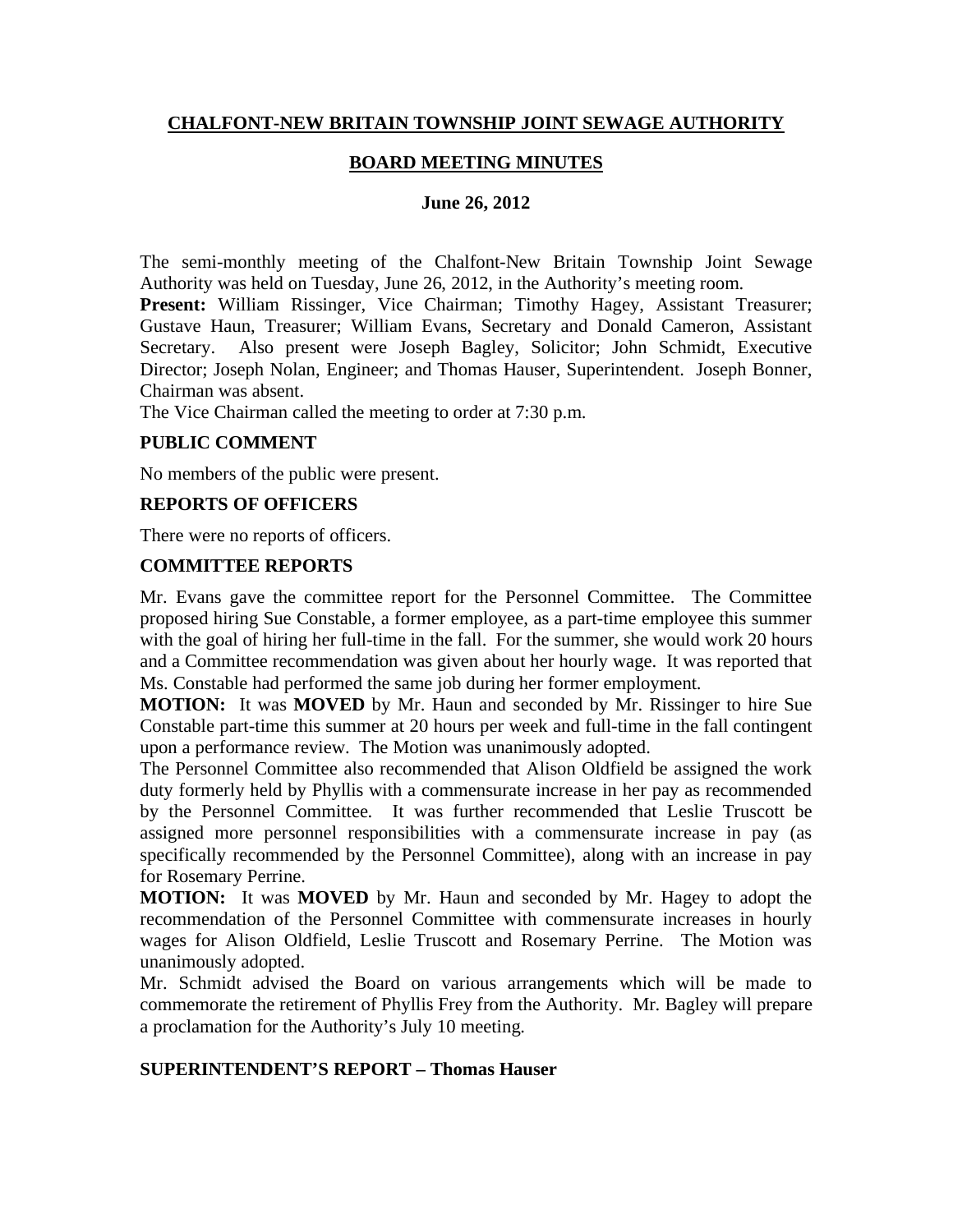Mr. Hauser reported that operations of the plant were normal for the month of May. The typical type of repair projects around the plant were performed.

Precipitation: 5.2 inches

Average daily flow: 3.75 MGD

Peak day flow: 5.68 MG

All process performance was within limits.

Routine maintenance was performed as scheduled. There was a discussion about the cost of ferrous chloride recently purchased in relation to the cost of prior purchases and the difference in market price between recycled ferrous chloride and the regular type. Mr. Hauser reported on repairs made when a chain broke on the No. 5 aerator and a "soft start" burned out on the No. 2 aerator.

Mr. Hauser also reported that the slip lining job in the Tower Hill area was reviewed through televising and some leaks were found. He reported it to the slip lining contractor who went out and performed repairs.

A question was asked by the Board about the notice of violation received from DEP. Mr. Schmidt reported that a letter was written to DEP asking them to withdraw the letter which was responded to with a telephone call from DEP asking that the Authority prepare the customary response to the NOV. That response will state once again that there was no basis for the NOV.

There was a discussion about moving the lateral on County Line Road for a construction project.

## **EXECUTIVE DIRECTOR'S REPORT – John Schmidt**

Mr. Schmidt reviewed the preliminary 2012-13 Budget as distributed to the Board. Among other things, Mr. Schmidt reviewed: payments from Montgomery Township being later than usual and therefore not included in revenue by May 31; the natural gas project and its status; the backup pump for the collection system and the one ordered for Pump Station No. 7; the silo replacement project; the main pump station expenses involving overhauling a pump and buying a new pump; and capital projects having to do with Fund No. 3. Mr. Schmidt also reviewed the Plant Expansion and Upgrade Project, the collection system and the Bristol Road sewer extension in terms of the budget. There was also an extensive discussion regarding cash flow.

The Board recessed into Executive Session at approximately 7:59 p.m. to discuss the pending Croasdale litigation. The Board returned to its regular session at approximately 8:01 p.m.

Mr. Schmidt reviewed an issue arising from a property located at 28 Wilson Avenue. A proposed subdivision of the property has raised a question regarding the number of EDUs needed for the properties. Mr. Schmidt related that many years ago a farmhouse was connected as a failing septic system and a tapping fee was paid. The farmhouse had an in-law suite and at the time the Authority did not charge a separate tapping fee for an inlaw suite. The barn on the property was converted into a residence and an office. A subdivision request is now being made to separate the barn from the farmhouse. The Authority's fee schedule in 2006 required a tapping fee to be charged for each residential dwelling unit. The farmhouse is divided into two (2) separate units, one (1) as a separate dwelling unit apparently still being used by family members but at any time susceptible of being rented out as a separate dwelling unit. A consensus of the Board was that a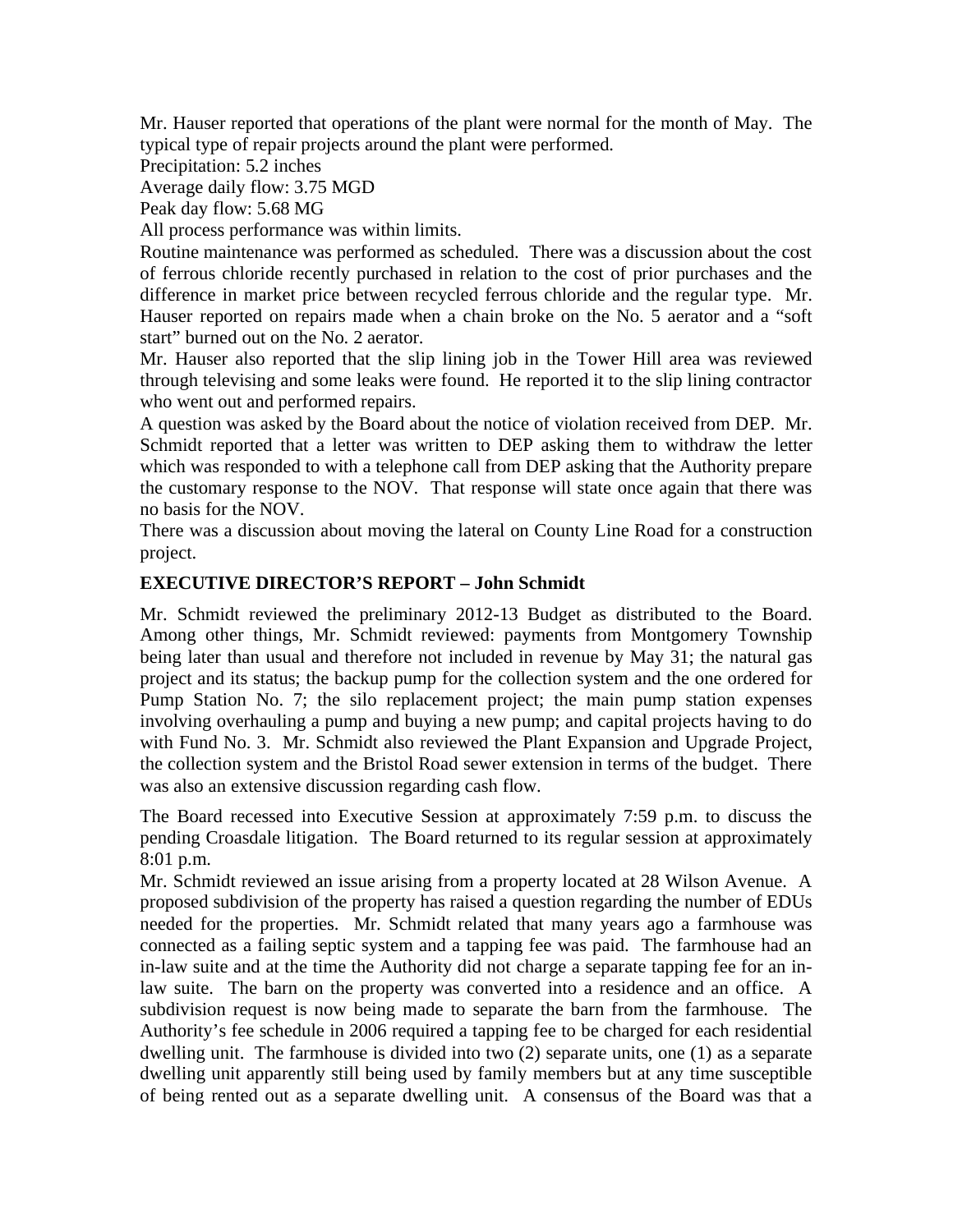tapping fee should be paid in connection with the subdivision if required in accordance with the Authority's fee resolution. John Schmidt will obtain more information from the property owner at a meeting with the Township in order to make a final decision.

Mr. Schmidt reviewed with the Board the extension of a Chalfont Borough trail on a property located on Meadowbrook Lane which is proposed to be overlaid across the top of the Authority's sanitary sewer easement. After discussion, the consensus of the Board was that the trail could be paved over the sanitary sewer easement. Mr. Schmidt indicated that he would have the line televised before the trail was placed on top of it.

Mr. Schmidt and Mr. Bagley reported on the status of the Development Agreement in regards to the Madison Apartment Project. After discussion, it was the consensus of the Board that the entire tapping fee be paid upfront by the Developer as is ordinarily required.

Mr. Schmidt reviewed the June 12 minutes with the Board and asked if there were any changes. There were no requested changes to the minutes.

Mr. Schmidt again reviewed with the Board who would be attending the PMAA Conference and in particular the dinner on Tuesday, August 28.

Mr. Schmidt updated the Board on the Authority website. He is informing the consultant about changes needed to be made to the website content.

# **ENGINEER'S REPORT – Joseph Nolan, P.E.**

Mr. Nolan provided an update on the Expansion and Upgrade Project Phase II. A pre-bid meeting was held at the Authority with 30 complete sets of engineering plans and bid documents distributed to potential bidders.

Mr. Nolan also reported on the status of the Silo Replacement Project public bidding. Two (2) bids were received. Both bids were substantially in excess of what CKS estimated for the Project. There was a consensus of the Board that it was in the best interests of the Authority to reject all bids.

**MOTION:** It was **MOVED** by Mr. Hagey and seconded by Mr. Haun to reject all bids for the Silo Project and re-advertise the bidding. The Motion was unanimously adopted.

The question was asked of Mr. Nolan about the status of the pending application in the Delaware River Basin Commission for the Upgrade and Expansion Project. Mr. Nolan indicated that the DRBC had placed Chalfont's application on its draft docket for July 11.

# **SOLICITOR'S REPORT – Joseph Bagley, Esquire**

Mr. Bagley presented proposed Resolution No. 2012-2 which would authorize the use of competitive electronic auction bidding, at the selection of the Authority, for contracts for supplies or services in accordance with the Electronic Bidding Act.

**MOTION:** It was **MOVED** by Mr. Haun and seconded by Mr. Hagey to approve Resolution No. 2012-2 as presented to the Board.. The Motion was unanimously adopted.

The Vice Chairman inquired about topics for the July 10 agenda. The Silo rebid was referenced.

**MOTION:** It was **MOVED** by Mr. Hagey and **SECONDED** by Mr. Haun to adjourn the meeting. The Motion was unanimously adopted.

The meeting was adjourned at approximately 8:53 p.m.

Respectfully submitted,

*Approved by the Board with no changes 7/10/12*